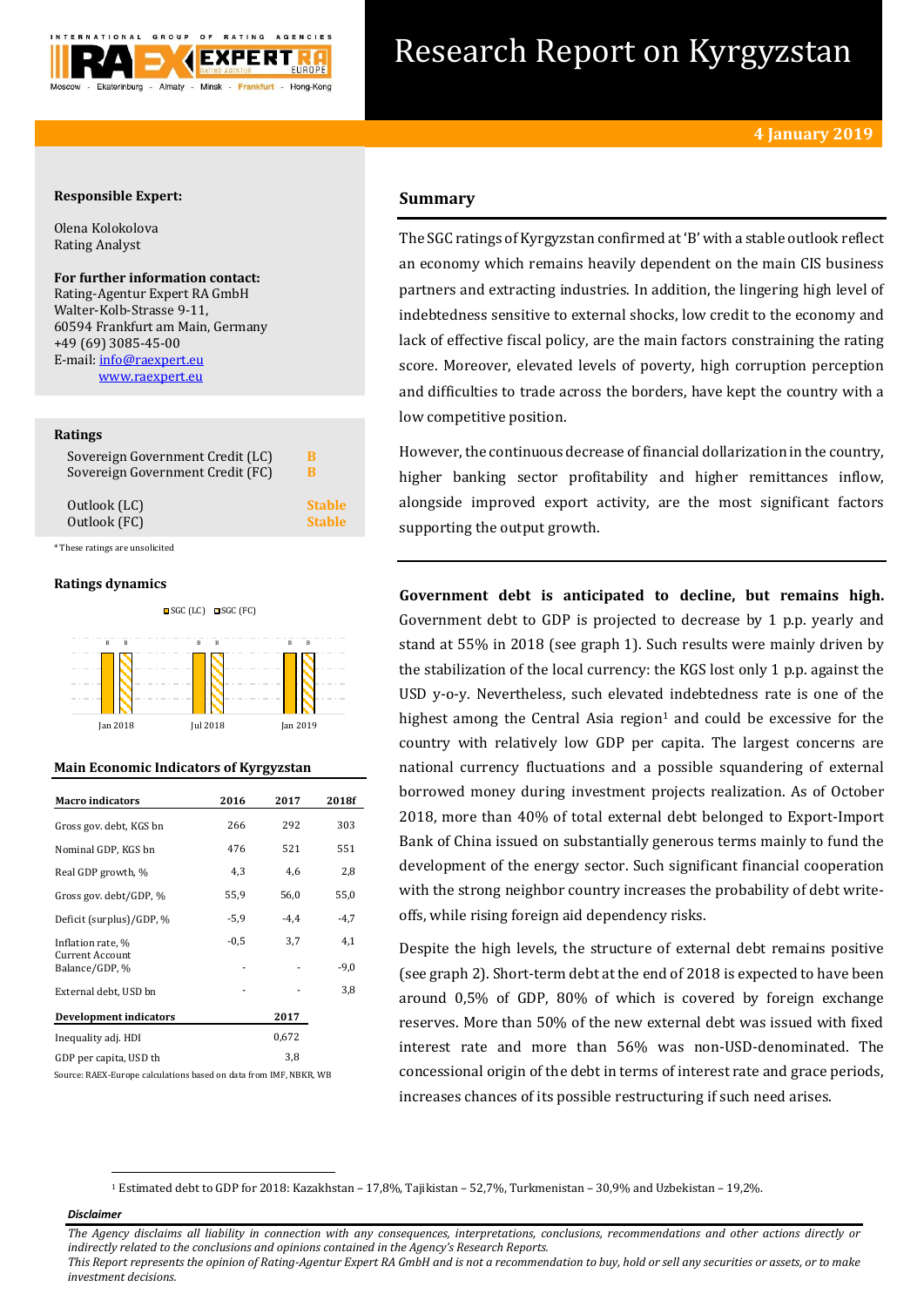

**Graph 1:** Government debt dynamics, %



## **Graph 2:** Government debt structure as of 3Q 2018



of Kyrgyz Republi





Source: RAEX-Europe calculations based on data from the IMF

**Fiscal deficit keeps the quality of the government's fiscal policy at a moderate level.** The fiscal deficit to GDP is expected to decrease by 0,6 p.p. y-o-y and to be around 4,7% (see graph 3). Despite this, we consider the overall fiscal policy to be insufficient as the initial deficit target of the authorities for the year was 1,6%. Albeit parliamentary approval to cut domestically financed capital expenditures in order to meet the primary objective, the government continued with an expansionary policy increasing social benefits. Such measures were taken mainly to support poverty reduction under the weaker than expected economic environment.

For 2019, the Ministry of Finance of the Kyrgyz Republic announced a budget deficit cut to 1,7% of GDP, justified by lower social expenditure and higher projected tax income. However, we still anticipate the deficit to increase.

# **Inflation contained at low levels, while dollarization keeps declining.**

The moderate consumer price index growth didn't allow to meet the National Bank of Kyrgyzstan's (NBKR) mid-term target band within 5% and 7%. Low inflationary expectations (estimated inflation rate for 2018 is 4%), permitted to continue monetary expansionary policy and keep the base interest rate at the level of 4,75%. The response for the interest rate easing was a decrease of the average commercial banks' lending rate in national currency by 0,73p.p to 18,04% and an increase of total volumes of loans by 18p.p. y-o-y. Financial dollarization dynamics continue to be encouraging, as the amounts of FX loans to total loans and FX deposits to total deposits ratios decreased by 1,8p.p. and 3,8p.p. y-o-y down to 37,4% and 46,3% as of November 2018 respectively (see graph 4). Further monetary policy success will for the most part continue to rely on the dedollarization development and inflation target commitment.

Currency in circulation increased by 8% since the beginning of the year, driven by measures of the NBKR aimed at preventing local currency rapid appreciation caused by higher foreign currency inflows. Such increase in the money supply, together with increased price volatility on food (specially granulated sugar) and oil keeps pro-inflation risks elevated.

**Banking sector showed positive profitability dynamics but remained underdeveloped and fragile.** The profitability of commercial banks has been enhanced as ROA and ROE indicators increased up to 1,5% and 9,5% in October 2018 from 1% and 6,7% respectively for the same date a year earlier (see graph 5). Bank's assets to GDP ratio is forecast to increase by 2,3 p.p. y-o-y in 2018, while domestic credit to GDP only by 1,4 p.p. up to 24%. Even though the share of non-performing loans to total loans decreased by 0,4 p.p. yearly and stood at a level of 7,6% as of 3Q 2018, it was mainly driven by a higher pace of total loans growth rather than real

#### *Disclaimer*

*The Agency disclaims all liability in connection with any consequences, interpretations, conclusions, recommendations and other actions directly or indirectly related to the conclusions and opinions contained in the Agency's Research Reports.*

*This Report represents the opinion of Rating-Agentur Expert RA GmbH and is not a recommendation to buy, hold or sell any securities or assets, or to make investment decisions.*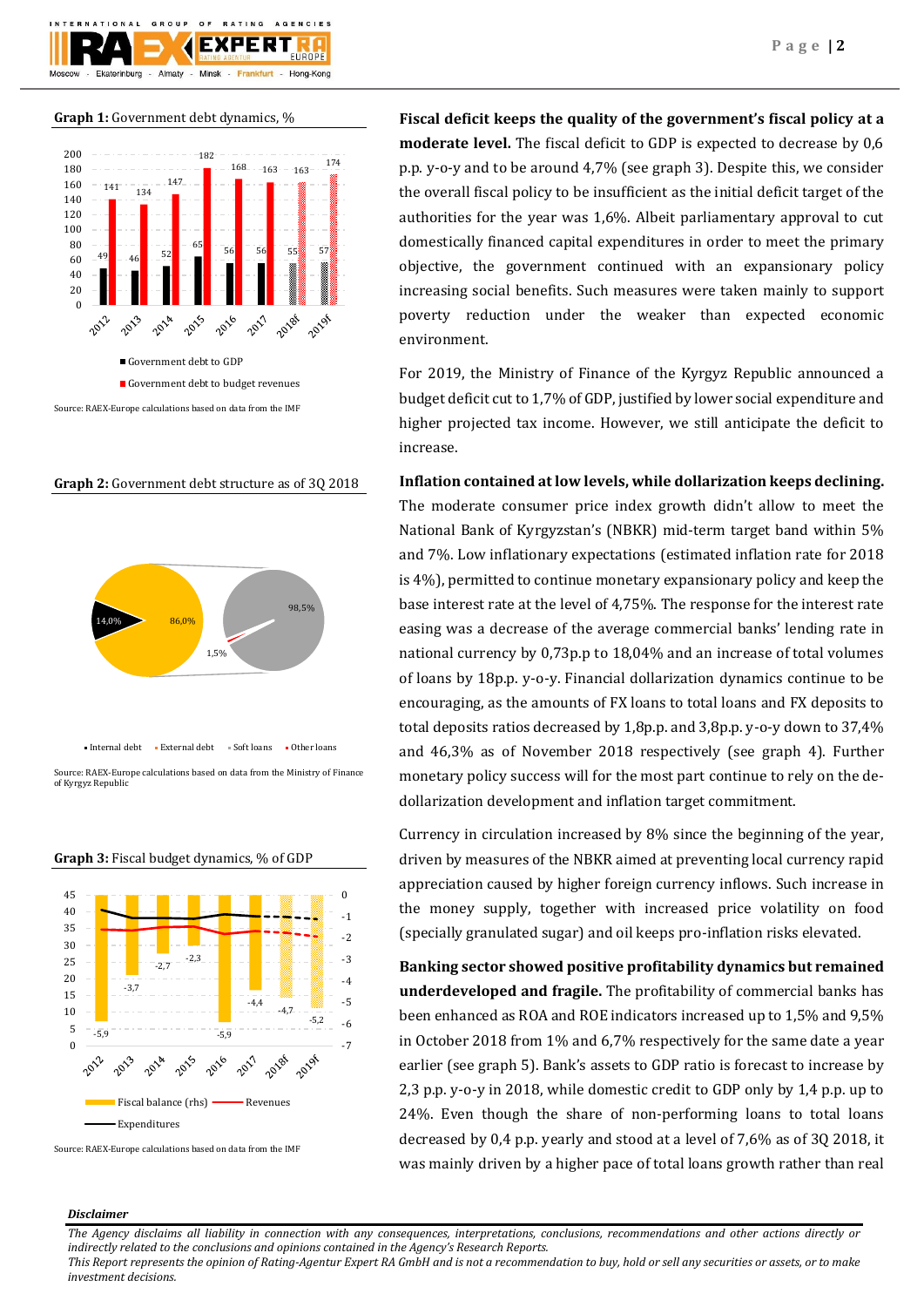





Source: RAEX-Europe calculations based on data from the NBKR

**Graph 5:** Financial soundness indicators, %



Source: RAEX-Europe calculations based on data from the NBKR

#### **Graph 6:** External sector indicators, % of GDP



qualitative changes. As a result of the preferential lending policy and lingering currency risks, the share of NPLs could potentially increase further. The capital to asset ratio remained at 16,7%, unchanged from the year before, demonstrating satisfactory capitalization levels while liquidity conditions slightly weakened.

Starting from 2017, some of the U.S. banks in order to lower the risks of AML/CFTE (anti-money legalization/laundering and counter-financing of terrorism or extremism) closed correspondent accounts in Kyrgyzstan, contracting the funding channels. In order to be in line with the international standards on AML, in August 2018 the new law came into force, implication of witch should be a driver of banking system development.

**Institutional development remained low**. In 2018, the Kyrgyz Republic improved from  $100<sup>th</sup>$  to 97<sup>th</sup> place out of 140 countries in WEF global competitiveness index. Despite improvements driven by recovering macroeconomic indicators, low infrastructure quality, innovation capacities and a small market share continue to restrict the total score. Moreover, unclear tax regulations, high corruption perception, difficulties with electricity access as well as complications to trade across the borders restrained Kyrgyz Republic's position in Doing Business Ranking (77th out of 190) in 2018.

**External sector continues to recover**. Real GDP is expected to grow by 3% in 2018 mainly due to the increase of incoming remittances from workers (more than 34% of GDP) and local currency stabilization. On the other hand, the trade balance remains negative with an estimated deficit of 36% of GDP at the end of 2018 (see graph 6). The country relies heavily on imports for the most required goods mainly from China (40% of gross import). Revenues from export are very concentrated in gold (more than 38% in 2018) and around 44% is coming from Great Britain. Kyrgyzstan's output growth continue to be determined by remittances inflows, market prices on gold, Kumtor's performance (the country's largest gold mine) and main trading partners conditions. Such a high dependence on a limited number of trade partners, export goods and remittances restrain the rating assessment.

## *Disclaimer*

*The Agency disclaims all liability in connection with any consequences, interpretations, conclusions, recommendations and other actions directly or indirectly related to the conclusions and opinions contained in the Agency's Research Reports.*

*This Report represents the opinion of Rating-Agentur Expert RA GmbH and is not a recommendation to buy, hold or sell any securities or assets, or to make investment decisions.*

Source: RAEX-Europe calculations based on data from the NBKR and IMF